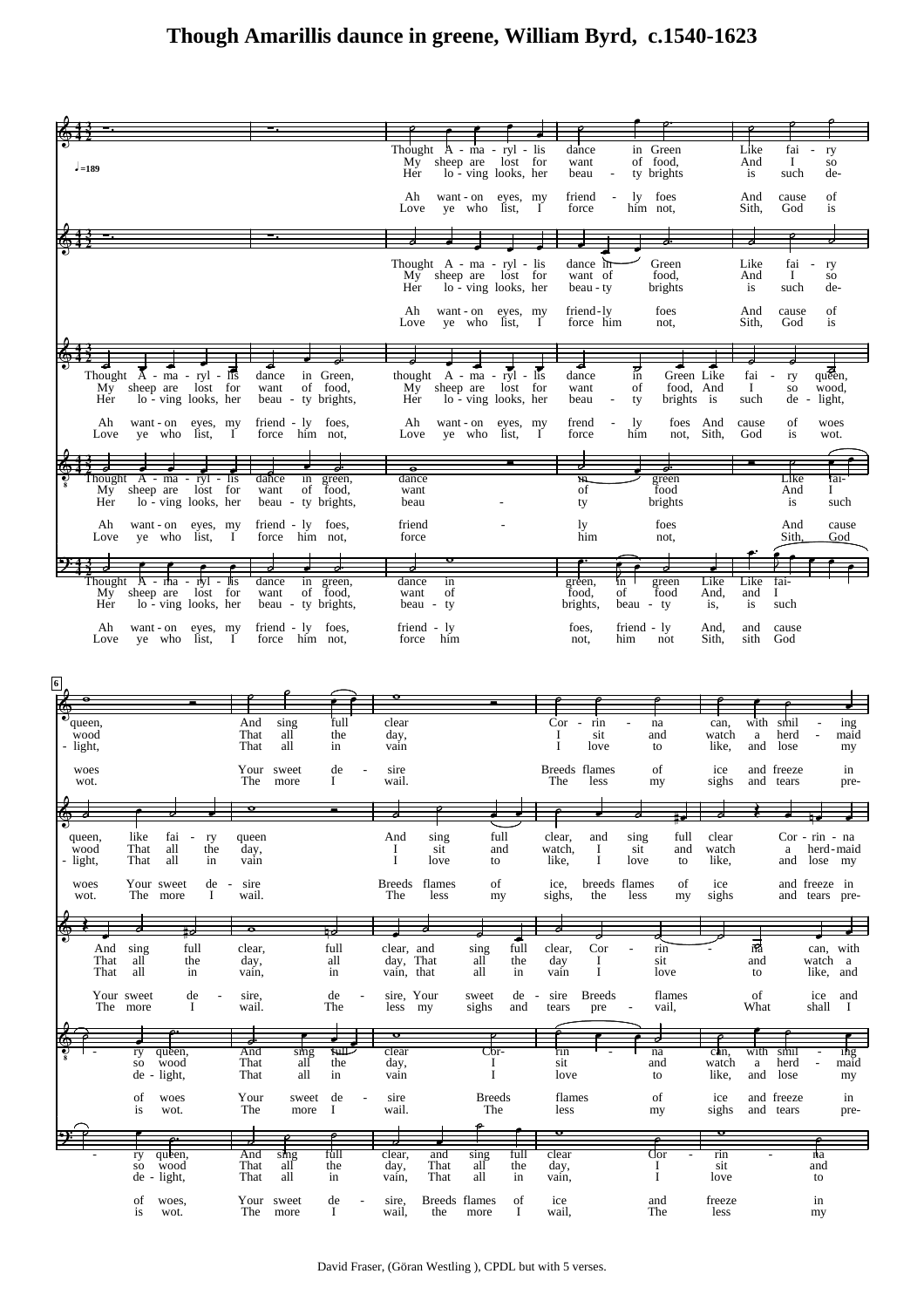| $\boxed{11}$ |                             |             |                            |                                 |                     |              |                  |       |          |           |                          |             |        |                 |                   |               |            |            |           |
|--------------|-----------------------------|-------------|----------------------------|---------------------------------|---------------------|--------------|------------------|-------|----------|-----------|--------------------------|-------------|--------|-----------------|-------------------|---------------|------------|------------|-----------|
| 屠            |                             |             |                            |                                 |                     |              |                  |       |          |           |                          |             |        |                 |                   |               |            |            |           |
|              |                             |             |                            |                                 |                     |              |                  |       |          |           |                          |             |        |                 |                   |               |            |            |           |
|              | ⊽                           |             |                            |                                 |                     |              |                  |       |          |           |                          |             |        |                 |                   |               |            |            |           |
|              | 'cheer,                     |             |                            |                                 |                     |              |                  |       | yet      | since     | their                    | eyes        |        | make            |                   | heart         |            | ${\bf SO}$ |           |
|              | gay                         |             |                            |                                 |                     |              |                  |       | Ŵһо      | laughts   | to                       | see         |        | me              |                   | sight         |            | ${\bf SO}$ |           |
|              |                             |             |                            |                                 |                     |              |                  |       | For      | her       | that                     | thanks      |        |                 |                   | not           |            | there-     |           |
|              | gain                        |             |                            |                                 |                     |              |                  |       |          |           |                          |             |        | me              |                   |               |            |            |           |
|              |                             |             |                            |                                 |                     |              |                  |       |          |           |                          |             |        |                 |                   |               |            |            |           |
|              | fire;                       |             |                            |                                 |                     |              |                  |       | Ye       | scorn     | to                       | see         |        | my              |                   | weep          |            | SO         |           |
|              |                             |             |                            |                                 |                     |              |                  |       |          |           |                          |             |        |                 |                   |               |            |            |           |
|              | - vail,                     |             |                            |                                 |                     |              |                  |       | What     | shall     | I                        | do          |        | but             |                   | say           |            | there-     |           |
|              |                             |             |                            |                                 |                     |              |                  |       |          |           |                          |             |        |                 |                   |               |            |            |           |
|              |                             |             |                            |                                 |                     |              |                  |       |          |           |                          |             |        |                 |                   |               |            |            |           |
|              |                             |             |                            |                                 |                     |              |                  |       |          |           |                          |             |        |                 |                   |               |            |            |           |
|              |                             |             |                            |                                 |                     |              |                  |       | $\sigma$ |           |                          |             |        |                 |                   |               |            |            |           |
|              |                             |             |                            |                                 |                     |              |                  |       |          |           |                          |             |        |                 |                   |               |            |            |           |
|              | can,                        | with        | smil                       | ing<br>$\overline{\phantom{a}}$ | cheer, with         |              | smil             | ing   | cheer,   |           |                          | Yet         | since  | their eyes make |                   | heart         |            | ${\bf SO}$ |           |
|              |                             |             | Who laughts                | to                              | see, who            |              |                  |       |          |           |                          |             |        |                 |                   |               |            |            |           |
|              | gay,                        |             |                            |                                 |                     |              | laughts          | to    | see      |           |                          | me          | sight  | so sore,        | me                | sight         |            | ${\bf SO}$ |           |
|              | gain,                       | For         | her                        | that                            | thanks, for         |              | her              | that  | thanks   |           |                          | me          | not    | there-fore, me  |                   | no            |            | there-     |           |
|              |                             |             |                            |                                 |                     |              |                  |       |          |           |                          |             |        |                 |                   |               |            |            |           |
|              |                             |             |                            |                                 |                     |              |                  |       |          |           |                          |             |        |                 |                   |               |            |            |           |
|              | fire:                       | Ye          | scorn                      | to                              | see,                | ye           | scorn            | to    | see      |           |                          | my          | weep   | so sore, my     |                   | weep          |            | <b>SO</b>  |           |
|              | - vail,                     | What shall  |                            | L                               | do.                 | what         | shall            | Ι.    | do       |           |                          | but         | say    | there-fore, but |                   | say           |            | there-     |           |
|              |                             |             |                            |                                 |                     |              |                  |       |          |           |                          |             |        |                 |                   |               |            |            |           |
|              |                             |             |                            |                                 |                     |              |                  |       |          |           |                          |             |        |                 |                   |               |            |            |           |
|              |                             |             |                            |                                 |                     |              |                  |       |          |           |                          |             |        |                 |                   |               |            |            |           |
|              |                             |             |                            |                                 |                     |              |                  |       |          |           |                          |             |        |                 |                   |               |            |            |           |
|              |                             |             |                            |                                 |                     |              |                  |       |          |           |                          |             |        |                 |                   |               |            |            |           |
|              | smil                        | $-$ ing     | cheer,                     | with                            | smi                 |              | ling             |       | cheer,   | Yet       | since                    | their eyes  |        | make<br>heart   | <b>SO</b>         | sore,         |            |            |           |
|              |                             | herd - maid |                            | Who                             | laughts             |              | to               |       | see,     | who       | laughts                  | to          | see    | sight<br>me     | so                | sore.         |            |            |           |
|              |                             |             | gay                        |                                 |                     |              |                  |       |          |           |                          |             |        |                 |                   |               |            |            |           |
|              | lose                        | my          | gain                       | For                             | her                 |              | that             |       | thanks,  | for       | her                      | that thanks |        | me              | not there - fore, |               |            |            |           |
|              |                             |             |                            |                                 |                     |              |                  |       |          |           |                          |             |        |                 |                   |               |            |            |           |
|              | freeze                      | in          | fire:                      | Ye                              | scorn               |              | to               |       | see,     | ye        | scorn                    | to          | see    | weep<br>my      | <b>SO</b>         | sore.         |            |            |           |
|              |                             |             |                            |                                 |                     |              |                  |       |          |           |                          |             |        |                 |                   |               |            |            |           |
|              | do,                         | what        | shall                      | $\mathbf{I}$                    | do                  |              | but              |       | say      | $there$ - | fore:                    | Hey         | ho     | 'chill<br>love  | no                | more          |            |            |           |
|              |                             |             |                            |                                 |                     |              |                  |       |          |           |                          |             |        |                 |                   |               |            |            |           |
|              |                             |             |                            |                                 |                     |              |                  |       |          |           |                          |             |        |                 |                   |               |            |            |           |
|              |                             |             |                            |                                 |                     |              |                  |       | p        |           | $\overline{\phantom{a}}$ |             |        |                 |                   |               |            |            |           |
|              |                             |             |                            |                                 |                     |              |                  |       |          |           |                          |             |        |                 |                   |               |            |            |           |
|              | $\overline{\text{c}$ cheer, | with        | smil - ingl<br>herd - maid |                                 | cheer,              |              | with smil - ing  |       | cheer,   |           | Yet                      | since       | their  | eyes            |                   |               | make heart |            | <b>SO</b> |
|              | gay,                        | $\rm{a}$    |                            |                                 | gay,                |              | herd<br>a        | maid  | gay,     |           | Who                      | laughts     | to     | see             |                   | me            | sight      |            | <b>SO</b> |
|              |                             |             |                            |                                 |                     |              |                  |       |          |           | For                      | her         | that   | thanks          |                   |               |            |            | there-    |
|              | gain,                       | and         | lose                       | my                              | gain,               | and          | lose             | my    | gain     |           |                          |             |        |                 |                   | me            | not        |            |           |
|              |                             |             |                            |                                 |                     |              |                  |       |          |           |                          |             |        |                 |                   |               |            |            |           |
|              | fire,                       | and         | freeze in                  |                                 | fire,               |              | and freeze       | in    | fire:    |           | Ye                       | scorn       | to     | see             |                   | my            | weep       |            | <b>SO</b> |
|              |                             |             |                            |                                 |                     |              |                  |       |          |           |                          |             |        |                 |                   |               |            |            |           |
|              | - vail,                     | and         | tears pre                  | $\sim$                          | vail,               |              | and tears        | pre - | vail.    |           | What                     | shall       | I      | do              |                   | but           | say        |            | there-    |
|              |                             |             |                            |                                 |                     |              |                  |       |          |           |                          |             |        |                 |                   |               |            |            |           |
|              |                             |             |                            |                                 |                     |              |                  |       |          |           |                          |             |        |                 |                   |               |            |            |           |
|              | D÷                          |             |                            |                                 |                     |              |                  |       |          |           |                          |             |        |                 |                   | $\frac{1}{2}$ |            |            |           |
|              |                             |             |                            |                                 |                     |              |                  |       |          |           |                          |             |        |                 |                   |               |            |            |           |
|              | can.                        | with        | smil                       | $\frac{1}{2}$                   | cheer, with smil 1- |              | ing              |       | cheer,   | Yet       | since                    | their       | eyes   | make            |                   | heart         |            | <b>SO</b>  |           |
|              | watch                       | $\rm{a}$    | herd                       | maid                            | gay,                | $\mathbf{a}$ | maid<br>$herd -$ |       | gay,     |           | Who laughts              | to          | see    | me              |                   | sight         |            | ${\bf SO}$ |           |
|              | like.                       | and         | lose                       | my                              | gain,               | and lose     | my               |       | gain,    | For       | her                      | that        | thanks | me              |                   | not           |            | there-     |           |
|              |                             |             |                            |                                 |                     |              |                  |       |          |           |                          |             |        |                 |                   |               |            |            |           |
|              |                             |             |                            |                                 |                     |              |                  |       |          |           |                          |             |        |                 |                   |               |            |            |           |
|              | fire,                       | and         | freeze                     | in                              | fire,               | and freeze   | in               |       | fire:    | Ye        | scorn                    | to          | see    | my              |                   | weep          |            | SO.        |           |
|              | sighs                       | and         | tears                      | pre -                           | vail,               | and tears    | pre              |       | vail,    |           | What shall               | $\mathbf I$ | do     | but             |                   | say           |            | there-     |           |
|              |                             |             |                            |                                 |                     |              |                  |       |          |           |                          |             |        |                 |                   |               |            |            |           |

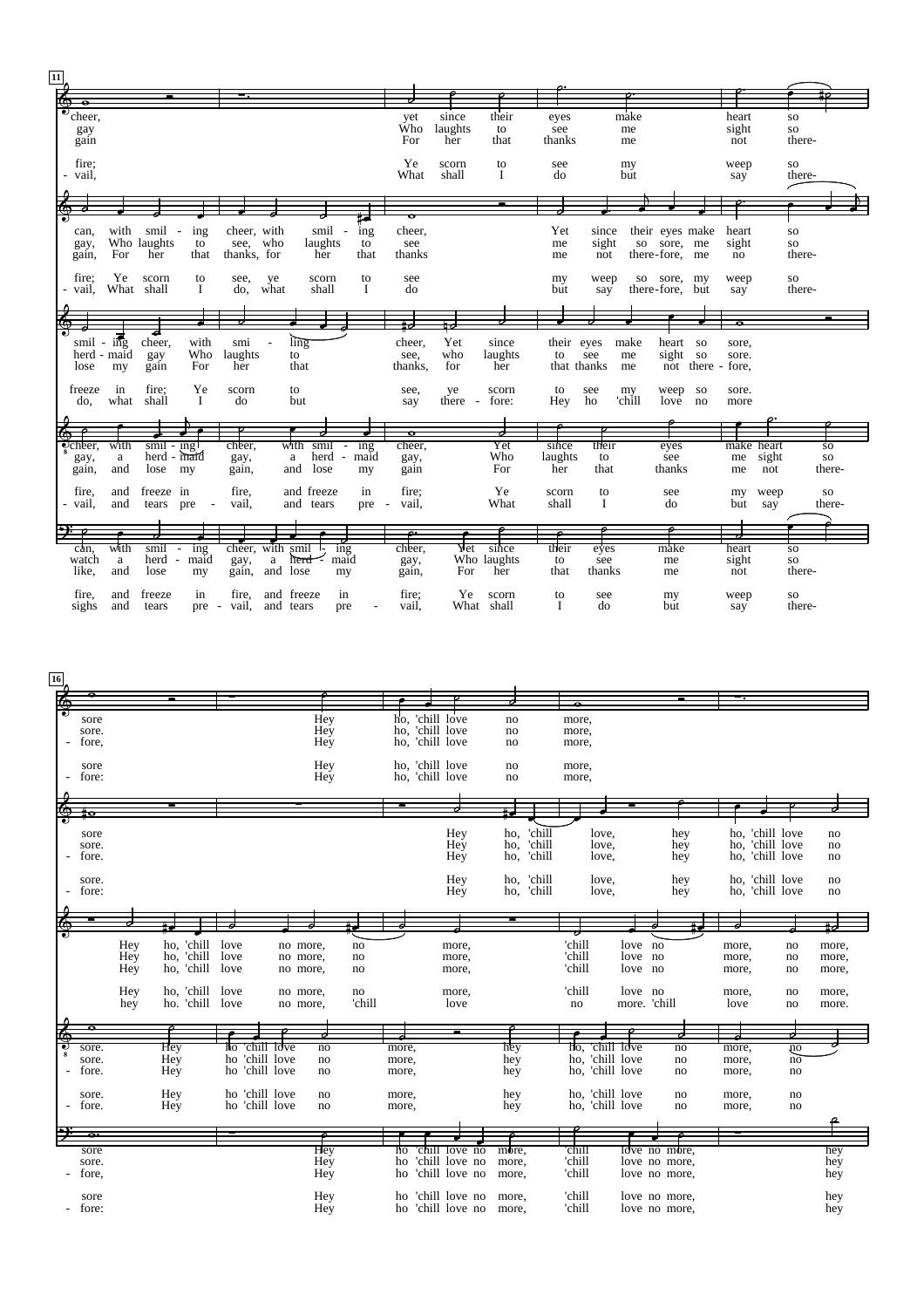| $\boxed{21}$ |                    |                   |                   |     |       |                 |                            |       |                 |                |        |       |             |             |       |             |             |  |
|--------------|--------------------|-------------------|-------------------|-----|-------|-----------------|----------------------------|-------|-----------------|----------------|--------|-------|-------------|-------------|-------|-------------|-------------|--|
|              |                    |                   |                   |     |       |                 |                            | ठ     |                 |                |        |       |             |             |       |             |             |  |
|              |                    |                   |                   |     |       |                 |                            |       |                 |                |        |       |             |             |       |             |             |  |
|              |                    |                   |                   | hey |       | ho, 'chill love | no                         | mere, |                 |                | 'chill | love  | no          | more,       |       | 'chill love | no          |  |
|              |                    |                   |                   |     |       |                 |                            |       |                 |                |        |       |             |             |       |             |             |  |
|              |                    |                   |                   | hey |       | ho, 'chill love | no                         | mere, |                 |                | 'chill | love  | no          | more,       |       | 'chill love | no          |  |
|              |                    |                   |                   | hey |       | ho, 'chill love | no                         | mere, |                 |                | 'chill | love  | no          | more,       |       | 'chill love | no          |  |
|              |                    |                   |                   |     |       |                 |                            |       |                 |                |        |       |             |             |       |             |             |  |
|              |                    |                   | hey               |     |       | ho, 'chill love | no                         | mere, |                 |                | 'chill | love  | no          | more,       |       | 'chill love | no          |  |
|              |                    |                   |                   | hey |       | ho, 'chill love | no                         |       |                 |                | 'chill | love  | no          | more,       |       | 'chill love | no          |  |
|              |                    |                   |                   |     |       |                 |                            | mere, |                 |                |        |       |             |             |       |             |             |  |
|              |                    |                   |                   |     |       |                 |                            |       |                 |                |        |       |             |             |       |             |             |  |
|              |                    |                   |                   |     |       |                 |                            |       |                 |                |        |       |             |             |       |             |             |  |
|              |                    |                   |                   |     |       |                 |                            |       |                 |                |        |       |             |             |       |             |             |  |
|              |                    |                   |                   |     |       |                 |                            |       |                 |                |        |       |             |             |       |             | 귱           |  |
|              |                    | more, 'chill love | no                |     | more, | no              | more,                      |       | 'chill love     | no             |        | more, |             | 'chill love | no    |             | more,       |  |
|              |                    | more, 'chill love | no                |     | more, | no              | more,                      |       | 'chill love     | no             |        | more, |             | 'chill love | no    |             | more,       |  |
|              |                    |                   |                   |     |       |                 |                            |       |                 |                |        |       |             |             |       |             |             |  |
|              |                    | more, 'chill love | no                |     | more, | no              | more,                      |       | 'chill love     | no             |        | more, |             | 'chill love | no    |             | more,       |  |
|              |                    |                   |                   |     |       |                 |                            |       |                 |                |        |       |             |             |       |             |             |  |
|              |                    | more, 'chill love | no                |     | more, | no              | more,                      |       | 'chill love     | no             |        | more, |             | 'chill love | no    |             | more,       |  |
|              |                    | more, 'chill love | no                |     | more, | no              | more,                      |       | 'chill love     | no             |        | more, |             | 'chill love | no    |             | more,       |  |
|              |                    |                   |                   |     |       |                 |                            |       |                 |                |        |       |             |             |       |             |             |  |
|              |                    |                   |                   |     |       |                 |                            |       |                 |                |        |       |             |             |       |             |             |  |
|              |                    |                   |                   |     |       |                 |                            |       |                 |                |        |       |             |             |       |             |             |  |
|              |                    |                   |                   |     | J     |                 |                            |       |                 |                |        |       |             |             |       |             |             |  |
|              |                    |                   | 'chill love       |     |       |                 |                            |       |                 |                |        |       | 'chill love |             |       |             | 'chill love |  |
|              | hey                | ho,               |                   |     | no    | mere,           |                            | no    | more,           |                |        |       |             | no          | more, |             |             |  |
|              | hey                | ho,               | 'chill love       |     | no    | mere,           |                            | no    | more,           |                |        |       | 'chill love | no          | more, |             | 'chill love |  |
|              | hey                | ho,               | 'chill love       |     | no    | mere,           |                            | no    | more,           |                |        |       | 'chill love | no          | more, |             | 'chill love |  |
|              |                    |                   |                   |     |       |                 |                            |       |                 |                |        |       |             |             |       |             |             |  |
|              | hey                | ho,               | 'chill love       |     | no    | mere,           |                            | no    | more,           |                |        |       | 'chill love | no          | more, |             | 'chill love |  |
|              | no                 |                   | more, 'chill love |     | no    | more.           |                            |       |                 |                |        |       |             |             |       |             |             |  |
|              |                    |                   |                   |     |       |                 |                            |       |                 |                |        |       |             |             |       |             |             |  |
|              |                    |                   |                   |     |       |                 |                            |       |                 |                |        |       |             |             |       |             |             |  |
|              |                    |                   |                   |     |       |                 |                            |       |                 |                |        |       |             |             |       |             |             |  |
|              |                    |                   |                   |     |       |                 |                            |       |                 |                |        |       |             |             |       |             |             |  |
|              | $\frac{1}{2}$ more |                   |                   | hey |       | 'chill<br>ho,   | $\frac{1}{\text{over no}}$ | more, | 'chill love     |                | no     | more, | ήo          | more,       |       | 'chill      | love 'no    |  |
|              | more               |                   |                   | hey |       | 'chill<br>ho,   | love no                    | more, | 'chill love     |                | no     | more, | no          | more,       |       | 'chill      | love no     |  |
|              | more               |                   |                   | hey |       | 'chill<br>ho,   | love no                    | more, | 'chill love     |                | no     | more, | no          | more,       |       | 'chill      | love no     |  |
|              |                    |                   |                   |     |       |                 |                            |       |                 |                |        |       |             |             |       |             |             |  |
|              |                    |                   |                   |     |       | 'chill          |                            |       | 'chill love     |                |        |       |             |             |       | 'chill      |             |  |
|              | more               |                   |                   | hey |       | ho.             | love no                    | more, |                 |                | no     | more, | no          | more,       |       |             | love no     |  |
|              | more               |                   |                   | hey |       | 'chill<br>ho,   | love no                    | more, | 'chill love     |                | no     | more, | no          | more,       |       | 'chill      | love no     |  |
|              |                    |                   |                   |     |       |                 |                            |       |                 |                |        |       |             |             |       |             |             |  |
|              |                    |                   |                   |     |       |                 |                            |       |                 |                |        |       |             |             |       |             |             |  |
|              |                    |                   |                   |     |       |                 |                            |       |                 |                |        | o     |             |             |       |             |             |  |
|              | ho.                | 'chill love       | no more,          |     |       |                 | hey                        |       | ho, 'chill love | n <sub>O</sub> |        | more, |             | 'chill      | love  | no          | more,       |  |
|              | ho,                | 'chill love       | no more,          |     |       |                 | hey                        | ho,   | 'chill love     | no             |        | more, |             | 'chill      | love  | no          | more,       |  |
|              |                    |                   |                   |     |       |                 |                            |       |                 |                |        |       |             | 'chill      |       |             |             |  |
|              | ho.                | 'chill love       | no more,          |     |       |                 | hey                        | ho.   | 'chill love     | no             |        | more, |             |             | love  | no          | more,       |  |
|              |                    |                   |                   |     |       |                 |                            |       |                 |                |        |       |             |             |       |             |             |  |
|              | ho.                | 'chill love       | no more,          |     |       |                 | hey                        |       | ho, 'chill love | no             |        | more, |             | 'chill      | love  | no          | more.       |  |
|              | ho,                | 'chill love       | no more,          |     |       |                 | hey                        |       | ho, 'chill love | no             |        | more, |             | 'chill      | love  | no          | more,       |  |

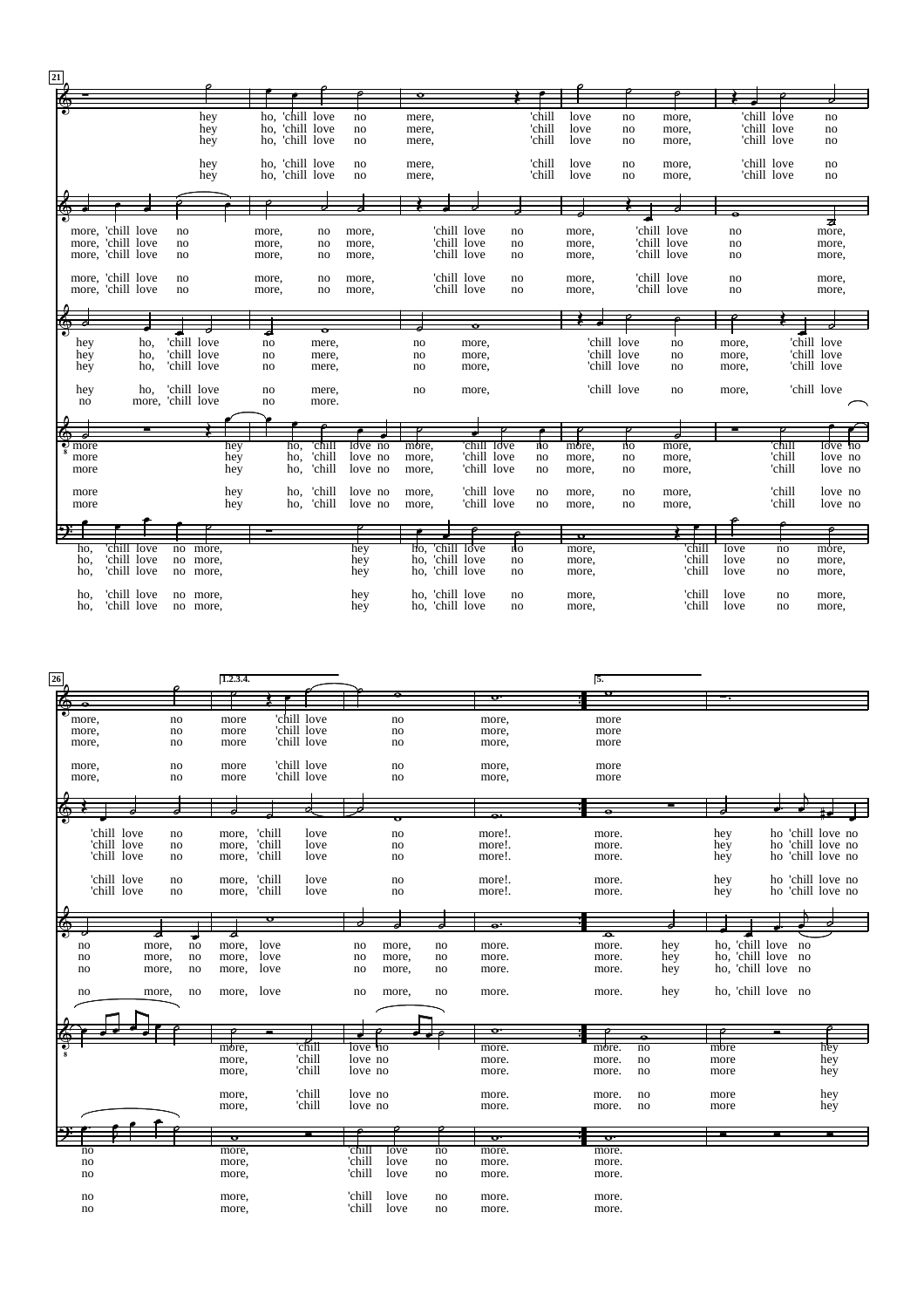| 32 |                |                 |            |          |       |                                    |          |            |                |       |                 |               |                |                 |                 |                        |            |                      |                 |     |
|----|----------------|-----------------|------------|----------|-------|------------------------------------|----------|------------|----------------|-------|-----------------|---------------|----------------|-----------------|-----------------|------------------------|------------|----------------------|-----------------|-----|
|    |                |                 |            |          |       |                                    |          |            |                |       |                 |               |                |                 |                 |                        |            |                      |                 |     |
|    |                |                 |            |          |       |                                    |          |            |                |       |                 |               |                |                 |                 |                        |            |                      |                 |     |
|    |                |                 | hey        |          |       | ho, 'chill love                    | no       |            | more,          |       |                 |               |                |                 |                 |                        |            |                      | hey             |     |
|    |                |                 | hey<br>hey |          |       | ho, 'chill love<br>ho, 'chill love | no<br>no |            | more,<br>more, |       |                 |               |                |                 |                 |                        |            |                      | hey<br>hey      |     |
|    |                |                 |            |          |       |                                    |          |            |                |       |                 |               |                |                 |                 |                        |            |                      |                 |     |
|    |                |                 | hey        |          |       | ho, 'chill love                    | no       |            | more,          |       |                 |               |                |                 |                 |                        |            |                      | hey             |     |
|    |                |                 | hey        |          |       | ho, 'chill love                    | no       |            | more,          |       |                 |               |                |                 |                 |                        |            |                      | hey             |     |
|    |                |                 |            |          |       |                                    |          |            |                |       |                 |               |                |                 |                 |                        |            |                      |                 |     |
|    |                |                 |            |          |       |                                    |          |            |                |       |                 |               |                |                 |                 |                        |            |                      |                 |     |
|    |                |                 |            |          |       |                                    |          |            |                |       |                 |               |                |                 |                 |                        |            |                      |                 |     |
|    | more,          | 'chill love     |            | no       |       | more,                              |          |            | 'chill         |       | love no         |               | more,          |                 | no              | more,                  | hey        |                      | ho, 'chill love |     |
|    | more,          | 'chill love     |            | no       |       | more,                              |          |            | 'chill         |       | love no         |               | more,          |                 | no              | more,                  | hey        |                      | ho, 'chill love |     |
|    | more,          | 'chill love     |            | no       |       | more,                              |          |            | 'chill         |       | love no         |               | more,          |                 | no              | more,                  | hey        |                      | ho, 'chill love |     |
|    |                | 'chill love     |            |          |       |                                    |          |            | 'chill         |       | love no         |               |                |                 |                 |                        |            |                      | ho, 'chill love |     |
|    | more,<br>more, | 'chill love     |            | no<br>no |       | more,<br>more,                     |          |            | 'chill         |       | love no         |               | more,<br>more, |                 | no<br>no        | more,<br>more,         | hey<br>hey |                      | ho, 'chill love |     |
|    |                |                 |            |          |       |                                    |          |            |                |       |                 |               |                |                 |                 |                        |            |                      |                 |     |
|    |                |                 |            |          |       |                                    |          |            |                |       |                 |               |                |                 |                 |                        |            |                      |                 |     |
|    |                |                 |            |          |       |                                    |          |            |                |       |                 |               |                |                 |                 |                        |            |                      |                 |     |
|    | more, no       |                 | more,      |          |       | hey                                | ho,      | 'chill     |                | love. |                 | hey           |                | ho, 'chill love |                 | no                     |            | more, 'chill love no |                 |     |
|    | more, no       |                 | more,      |          |       | hey                                | ho,      | 'chill     |                | love, |                 | hey           |                | ho, 'chill love |                 | $\mathop{\mathrm{no}}$ |            | more, 'chill love no |                 |     |
|    | more, no       |                 | more,      |          |       | hey                                | ho,      | 'chill     |                | love, |                 | hey           |                | ho, 'chill love |                 | no                     |            | more, 'chill love no |                 |     |
|    |                |                 |            |          |       |                                    |          |            |                |       |                 |               |                |                 |                 |                        |            |                      |                 |     |
|    | more, no       |                 | more,      |          |       | hey                                |          | ho, 'chill |                | love, |                 | hey           |                | ho, 'chill love |                 | no                     |            | more, 'chill love no |                 |     |
|    |                |                 |            |          |       |                                    |          |            |                |       |                 |               |                |                 |                 |                        |            |                      |                 |     |
|    |                |                 |            |          |       |                                    |          |            |                |       |                 |               |                |                 |                 |                        |            |                      |                 |     |
|    |                |                 |            |          |       |                                    |          |            |                |       |                 |               |                |                 |                 |                        |            |                      |                 |     |
|    |                | ho, 'chill love | no         |          | more, |                                    | hey      |            | Ho.            |       | 'chill love     | no            | more,          |                 | ņо              |                        | more,      |                      |                 | hey |
|    |                | ho, 'chill love | no         |          | more, |                                    | hey      |            |                |       | ho, 'chill love | no            | more,          |                 | $n\overline{o}$ |                        | more,      |                      |                 | hey |
|    |                | ho, 'chill love | no         |          | more, |                                    | hey      |            |                |       | ho, 'chill love | no            | more,          |                 | no              |                        | more,      |                      |                 | hey |
|    |                | ho, 'chill love | no         |          | more, |                                    | hey      |            |                |       | ho, 'chill love | no            | more,          |                 | no              |                        | more,      |                      |                 | hey |
|    |                | ho, 'chill love | no         |          | more, |                                    | hey      |            |                |       | ho, 'chill love | no            | more,          |                 | no              |                        | more,      |                      |                 | hey |
|    |                |                 |            |          |       |                                    |          |            |                |       |                 |               |                |                 |                 |                        |            |                      |                 |     |
|    |                |                 |            |          |       |                                    |          |            |                |       |                 |               |                |                 |                 |                        |            |                      |                 |     |
|    |                |                 | hey        |          | ho.   | 'chill love no                     | more,    |            | 'chill         |       | love no more,   |               |                |                 |                 | hey                    | ho.        | 'chill love no more, |                 |     |
|    |                |                 | hey        |          | ho,   | 'chill love no                     | more,    |            | 'chill         |       |                 | love no more, |                |                 |                 | hey                    | ho,        | 'chill love no more, |                 |     |
|    |                |                 | hey        |          |       | ho, 'chill love no                 | more,    |            | 'chill         |       | love no more,   |               |                |                 |                 | hey                    | ho,        | 'chill love no more, |                 |     |
|    |                |                 |            |          |       |                                    |          |            |                |       |                 |               |                |                 |                 |                        |            |                      |                 |     |
|    |                |                 | hey        |          |       | ho, 'chill love no more,           |          |            | 'chill         |       | love no more,   |               |                |                 |                 | hey                    | ho.        | 'chill love no more, |                 |     |
|    |                |                 | hey        |          |       | ho, 'chill love no more,           |          |            | 'chill         |       | love no more,   |               |                |                 |                 | hey                    | ho,        | 'chill love no more, |                 |     |

| 37 |       |                 |             |            |          |                |                 |        |       |                |             |        |       |             |                                |       |           |    |
|----|-------|-----------------|-------------|------------|----------|----------------|-----------------|--------|-------|----------------|-------------|--------|-------|-------------|--------------------------------|-------|-----------|----|
|    |       |                 |             |            | $\sigma$ |                |                 |        |       |                |             |        |       |             |                                |       |           |    |
|    |       |                 |             |            |          |                |                 |        |       |                |             |        |       |             |                                |       |           |    |
|    | ho,   |                 | 'chill love | no         | more,    |                |                 | 'chill | love  | no             |             | more,  |       | 'chill love | no                             | more, |           | no |
|    |       | ho, 'chill love |             | no         | more,    |                |                 | 'chill | love  | no             |             | more,  |       | 'chill love | no                             | more, | no        |    |
|    |       | ho, 'chill love |             | no         | more,    |                |                 | 'chill | love  | no             |             | more,  |       | 'chill love | no                             | more, | no        |    |
|    |       |                 |             |            |          |                |                 |        |       |                |             |        |       |             |                                |       |           |    |
|    |       | ho, 'chill love |             | no         | more,    |                |                 | 'chill | love  | no             |             | more,  |       | 'chill love | no                             | more, |           | no |
|    |       | ho, 'chill love |             | no         | more,    |                |                 | 'chill | love  | no             |             | more,  |       | 'chill love | no                             | more, |           | no |
|    |       |                 |             |            |          |                |                 |        |       |                |             |        |       |             |                                |       |           |    |
|    |       |                 |             |            |          |                |                 |        |       |                |             |        |       |             |                                |       |           |    |
|    |       |                 |             |            |          |                |                 |        |       |                |             |        |       |             |                                |       |           |    |
|    |       |                 |             |            |          |                |                 |        |       |                |             |        |       |             |                                |       |           |    |
|    | no    |                 | more,       |            | no       | more,          |                 |        |       | 'chill love    |             | no     | more, |             | 'chill love                    | no    | more,     | no |
|    | no    |                 | more,       |            | no       | more,          |                 |        |       | 'chill love    |             | no     | more, |             | 'chill love                    | no    | more,     | no |
|    |       |                 |             |            |          |                |                 |        |       | 'chill love    |             |        |       |             | 'chill love                    |       |           |    |
|    | no    |                 | more,       |            | no       | more,          |                 |        |       |                |             | no     | more, |             |                                | no    | more,     | no |
|    |       |                 |             |            |          |                |                 |        |       | 'chill love    |             |        |       |             | 'chill love                    |       |           |    |
|    | no    |                 | more,       |            | no       | more,          |                 |        |       |                |             | no     | more, |             |                                | no    | more,     | no |
|    | no    |                 | more,       |            | no       | more,          |                 |        |       | 'chill love    |             | no     | more, |             | 'chill love                    | no    | more,     | no |
|    |       |                 |             |            |          |                |                 |        |       |                |             |        |       |             |                                |       |           |    |
|    |       |                 |             |            |          |                |                 |        |       |                |             |        |       |             |                                |       |           |    |
|    |       |                 |             |            |          |                |                 |        |       |                |             |        |       |             |                                |       | $\bullet$ |    |
|    | more, |                 | no          | more,      |          | 'chill love    | no              |        | more, |                | 'chill love |        | no    |             | $\overline{5}$ <sub>more</sub> | no    | more,     |    |
|    | more, |                 | no          | more,      |          | 'chill love    | no              |        | more, |                | 'chill love |        | no    |             | more,                          | no    | more,     |    |
|    |       |                 |             |            |          | 'chill love    |                 |        |       |                | 'chill love |        |       |             |                                |       |           |    |
|    | more, |                 | no          | more,      |          |                | no              |        | more, |                |             |        | no    |             | more,                          | no    | more,     |    |
|    |       |                 |             |            |          | 'chill love    |                 |        |       |                | 'chill love |        |       |             |                                |       |           |    |
|    | more, |                 | no          | more,      |          |                | no              |        | more, |                |             |        | no    |             | more,                          | no    | more,     |    |
|    |       |                 |             |            |          |                |                 |        |       |                |             |        |       |             |                                |       |           |    |
|    |       |                 |             |            |          |                |                 |        |       |                |             |        |       |             |                                |       |           |    |
|    |       |                 |             |            |          |                |                 |        |       |                |             |        |       |             |                                |       |           |    |
|    |       |                 | 'chill      | $l$ dve no | more,    | 'chill Idve    |                 |        |       | $\overline{p}$ |             |        |       | 'chill      | love no                        |       |           |    |
|    |       | ho<br>ho        | 'chill      | love no    |          | 'chill love    |                 | no     | more, |                |             | more   |       | 'chill      | love no                        |       |           |    |
|    |       |                 | 'chill      |            | more,    |                |                 | no     | more, | no             |             | more   |       |             |                                |       |           |    |
|    |       | ho              |             | love no    | more,    | 'chill love    |                 | no     | more, | no             |             | more   |       | 'chill      | love no                        |       |           |    |
|    |       |                 |             |            |          |                |                 |        |       |                |             |        |       |             |                                |       |           |    |
|    |       | ho              | 'chill      | love no    | more,    | 'chill love    |                 | no     | more, | no             |             | more   |       | 'chill      | love no                        |       |           |    |
|    |       | ho              | 'chill      | love no    | more,    | 'chill love    |                 | no     | more, | no             |             | more   |       | 'chill      | love no                        |       |           |    |
|    |       |                 |             |            |          |                |                 |        |       |                |             |        |       |             |                                |       |           |    |
|    |       |                 |             |            |          |                |                 |        |       |                |             |        |       |             |                                |       |           |    |
|    |       |                 |             |            |          |                |                 |        | þ     |                |             |        |       |             |                                |       |           |    |
|    |       |                 |             | hey        | ho       | 'chill love    | $\overline{10}$ |        | more, |                |             | 'chill | love  | no          | more,                          | no    |           |    |
|    |       |                 |             | hey        | ho       | 'chill love    | no              |        | more, |                |             | 'chill | love  | no          | more,                          | no    |           |    |
|    |       |                 |             | hey        | ho       | 'chill love    | no              |        | more, |                |             | 'chill | love  | no          | more,                          | no    |           |    |
|    |       |                 |             |            |          |                |                 |        |       |                |             |        |       |             |                                |       |           |    |
|    |       |                 |             | hey        | ho       | 'chill love    | no              |        | more, |                |             | 'chill | love  | no          | more,                          | no    |           |    |
|    |       |                 |             | hey        |          | ho 'chill love | no              |        | more, |                |             | 'chill | love  | no          | more,                          | no    |           |    |
|    |       |                 |             |            |          |                |                 |        |       |                |             |        |       |             |                                |       |           |    |